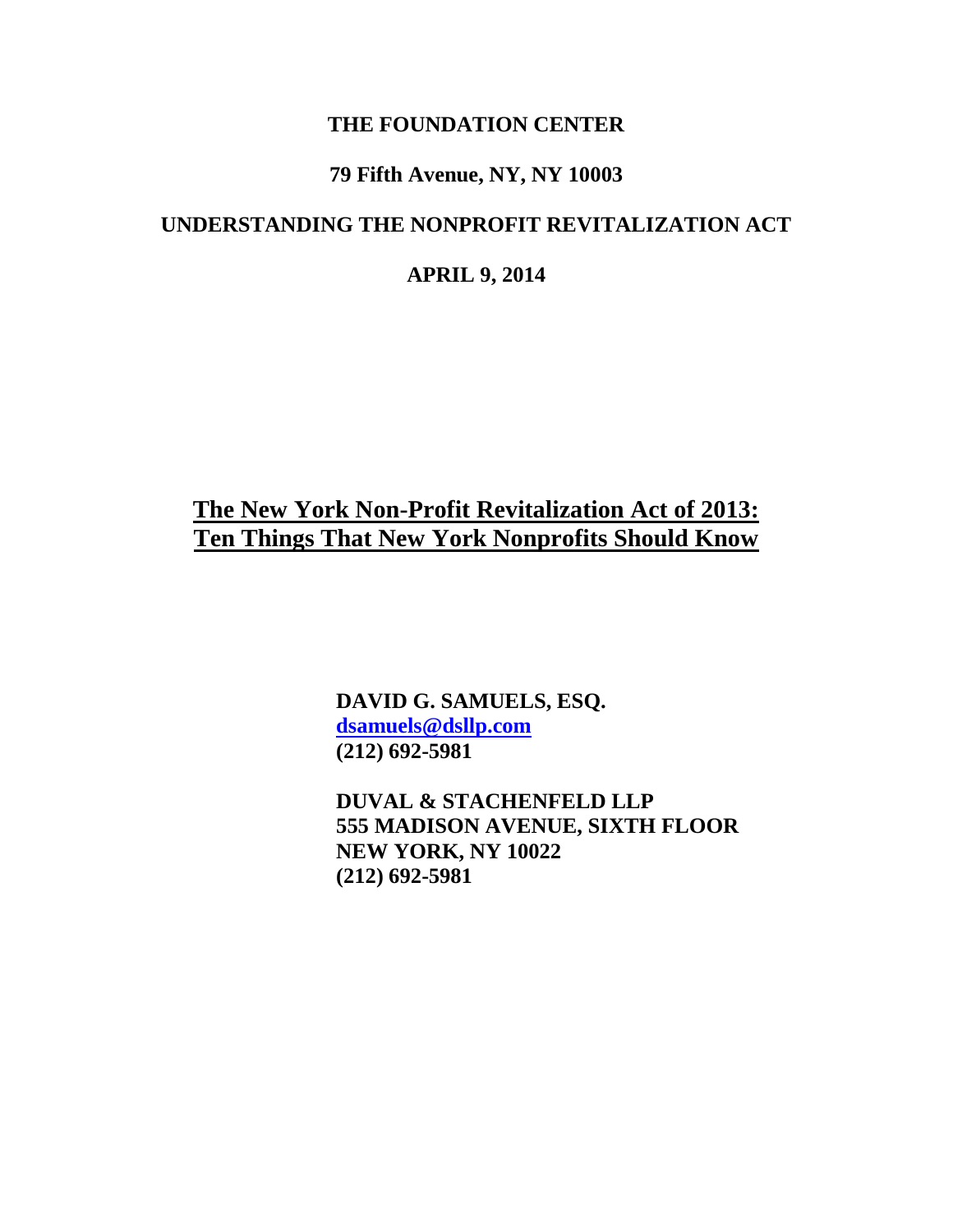# **The New York Non-Profit Revitalization Act of 2013: Ten Things That New York Nonprofits Should Know**

The Non-Profit Revitalization Act of 2013 (the "Act") was signed into law by Governor Andrew M. Cuomo on December 18, 2013 after unanimous passage by the New York State Senate and Assembly on June 21, 2013. The Act, which was introduced at the request of Attorney General Eric T. Schneiderman, generally takes effect on July 1, 2014. The following is a summary of key provisions of this new and important law:

- 1. **Non-profit corporations and charitable trusts with 20 or more employees and annual revenue of over \$1 million must adopt a whistleblower policy to protect persons who report suspected improper conduct.** This requirement, which appears to go well beyond the whistleblower protections afforded by current New York law, provides protection for directors, officers, employees, or volunteers who in good faith report any action or suspected action that is illegal, fraudulent, or in violation of company policy. Intimidation, harassment, discrimination, or retaliation (including terminating or disciplining employees) is forbidden. It is not inconsistent with the Act to infer that, if a purported whistleblower is not acting in good faith, adverse employment consequences might be appropriate. The audit committee (if there is one) or the full board must oversee implementation of and compliance with the whistleblower policy.
- 2. **Every non-profit corporation and charitable trust must adopt a conflict of interest policy.** The Act does not require inclusion of such a policy in the bylaws, although this might be a good practice. The conflict policy should apply to directors, trustees, officers, and key employees, should include procedures for disclosing conflicts of interest to the audit committee or the full board, and should establish strict procedures to prevent individuals with a conflict from participating in board deliberations or decisions with respect to transactions in which they have a conflict.
- 3. **Every non-profit corporation and charitable trust must take certain specified steps, to prevent improper self-dealing, before entering into a related party transaction.** There must be full disclosure of any director, officer, or key employee who has an interest in a related party transaction (as defined in the Act), and no related party with an interest in the transaction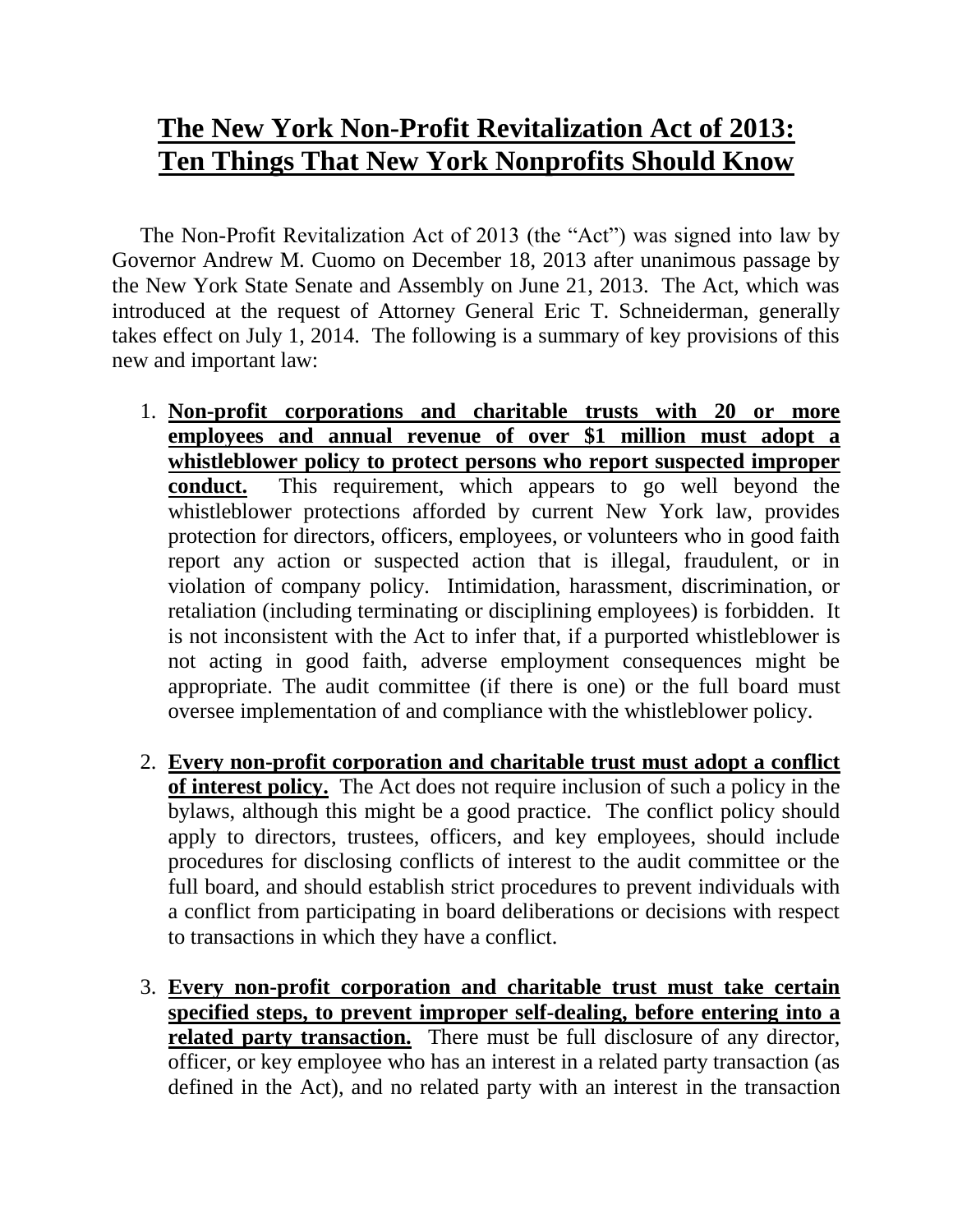may participate in a committee or board deliberation or vote (except to provide information upon request). If a related party of a charitable corporation or trust has a substantial financial interest in the transaction, enhanced requirements apply (including the need to consider alternative transactions to the extent available and to contemporaneously document in writing the basis for approval of the transaction).

- 4. **Board and committee decisions on compensation for employees of nonprofit corporations cannot be improperly influenced by recipients of such compensation.** Persons who benefit from a compensation arrangement may not be present, or participate in any deliberation or vote, on their compensation (although they may, upon request, present information as background or answer questions at a committee or board meeting). In addition, no employee may serve as the chair of the board of a nonprofit corporation.
- 5. **Charitable corporations and trusts which are required to file an independent CPA audit report or review with the Attorney General's office must designate an audit committee to provide certain oversight of the audit function**. This does not apply to private foundations which do not solicit from the public. The audit committee must (a) consist of independent directors, (b) oversee the accounting and financial reporting processes, (c) annually retain or review the retention of the independent outside auditor, (d) review the results of the audit and any management letter, and (e) oversee implementation of and compliance with the whistleblower and conflict policies (unless this is carried out by the full Board.) There are also enhanced requirements for the audit committee if annual revenue is over \$1 million (such as reviewing and discussing with the independent auditor any material risks and weaknesses in audit controls, annually considering the performance of the auditor, and annually reporting to the board.)
- **6. For organizations required to file an independent audit report with the Attorney General's office, the threshold is increased over time from the current amount of \$250,000 in revenue to \$1 million.** The amount which triggers the requirement to file an audited financial report, based on gross annual revenue, is increased to \$500,000 from July 1, 2014 to June 30, 2017, to \$750,000 from July 1, 2017 through June 30, 2021, and to \$1 million beginning on July 1, 2021. Organizations with annual revenue under \$250,000 must file an unaudited financial report with the AG, and those over